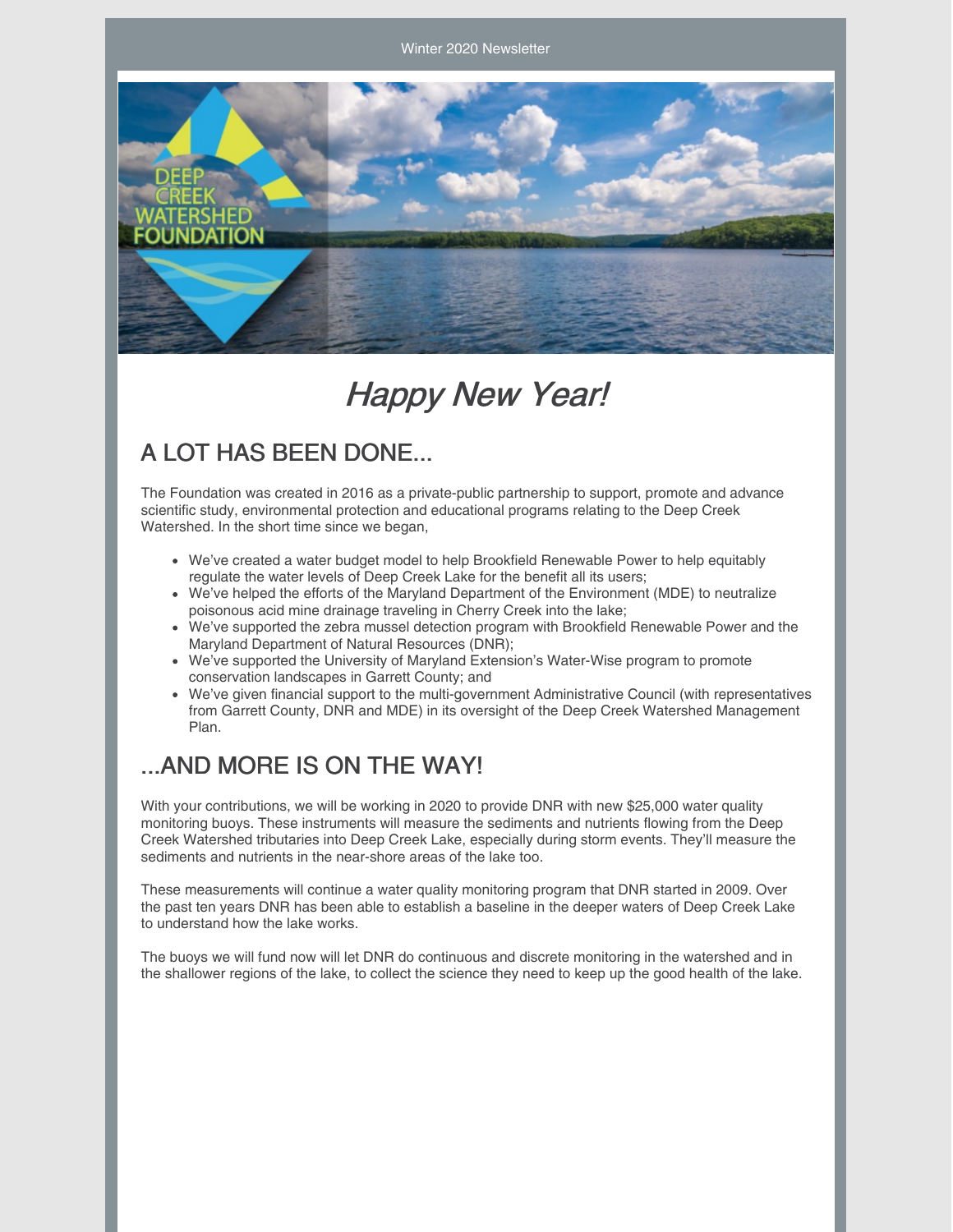

#### NEW FACES ON OUR BOARD OF DIRECTORS

The Foundation's Board of Directors continues to evolve, as we welcome Sandy Bello and Brian O'Brien as the two newest members of our Board!

Sandy is an well-established realtor in Garrett County, and has been active with the Oakland Golf Club, the Oakland Woman's Golf Association, the Tanglewood Home Owners Association and ASCI.

Sandy brings her strong accounting skills to the board, as does the Foundation's new Treasurer, Brian O'Brien.

Brian, a native Garrett Countian, brings to us his valuable 40-year experience in business advisory and consulting, primarily in the Pittsburgh office of Schneider Downs Accounting, Assurance and Advisory Services department, where, among other things, he dealt with the unique tax characteristics of governmental and not-for-profit entities, and of conservation and environmental organizations.





Leaving our Board is one of our founding members, Monty Pagenhardt, who served us long and well as our Secretary/Treasurer.

And, sadly, we lost Paul Weiler, who died suddenly on December 20. Paul served as our Director of Projects, following a stint as our President just prior to David Myerberg assuming that office, and his constant presence was felt throughout our activities. His kindness, analytical insights and tireless generosity will be greatly missed.

Paul's family asked that, in place of flowers, donations be made to the Deep Creek Watershed Foundation.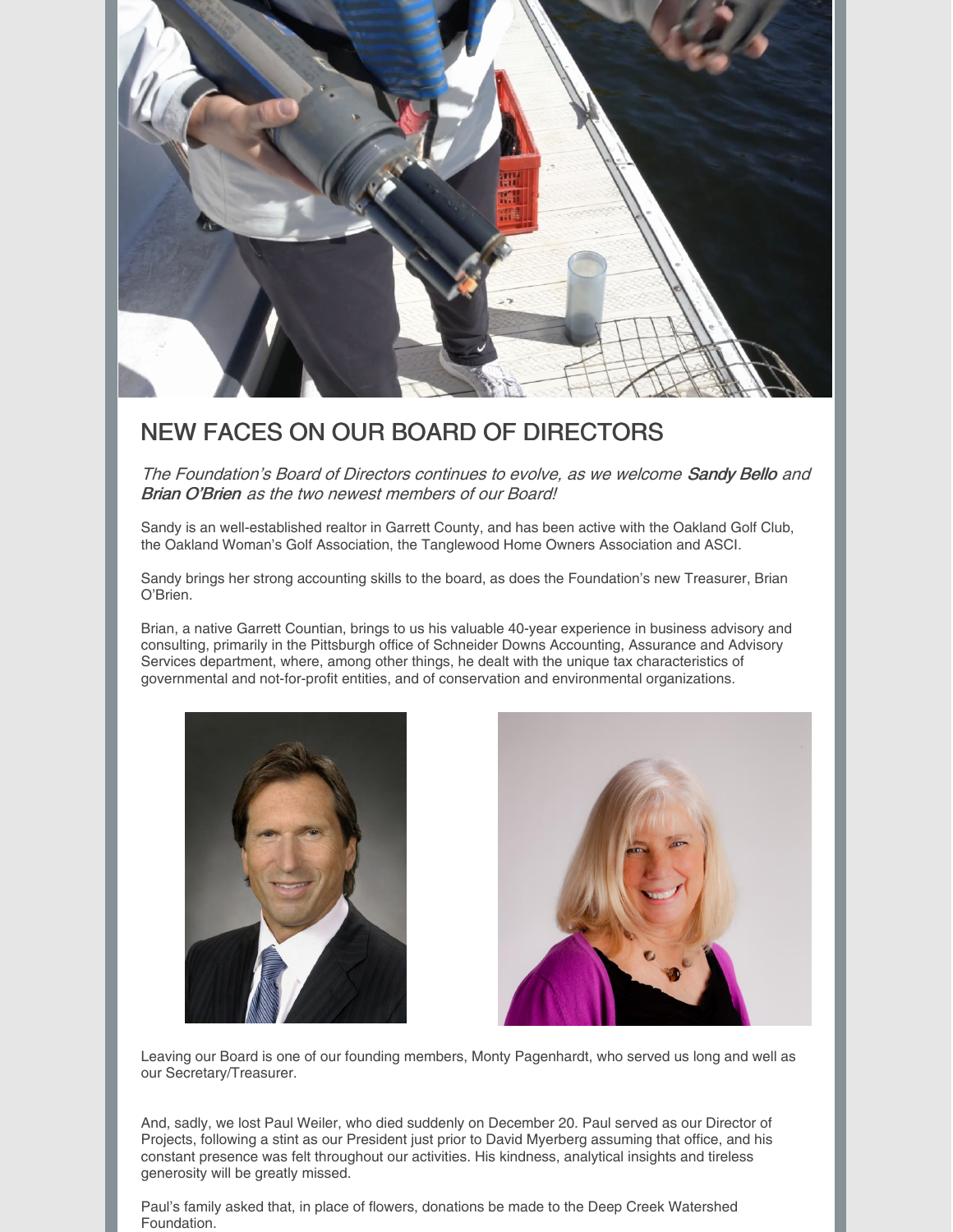

#### "LIKE" US ON FACEBOOK!

Our Facebook page is up and running. It features our marvelous video showing how the doser on Cherry Creek, whose maintenance we're funding, is neutralizing acid mine drainage.

And the Facebook page is attracting donations! An initial brief item drew \$700 in donations, and we're looking forward to more as our Facebook page grows.

#### Click here to Follow us on [Facebook!](https://www.facebook.com/DeepCreekWatershedFoundation/)



#### A BIG THANKS TO OUR DONORS AND SUPPORTERS

We already have individually thanked all of you who helped make the Deep Creek watershed cleaner and safer by contributing money to the Deep Creek Watershed Foundation during 2019. We want to say again how much the Foundation Board and Advisors appreciate your giving!

Our thanks goes, too, to

- Delegate Wendell Beitzel,
- Maryland Senator Edwards,
- the Garrett County Commissioners, and the Administrative Council and its Educational Advisory